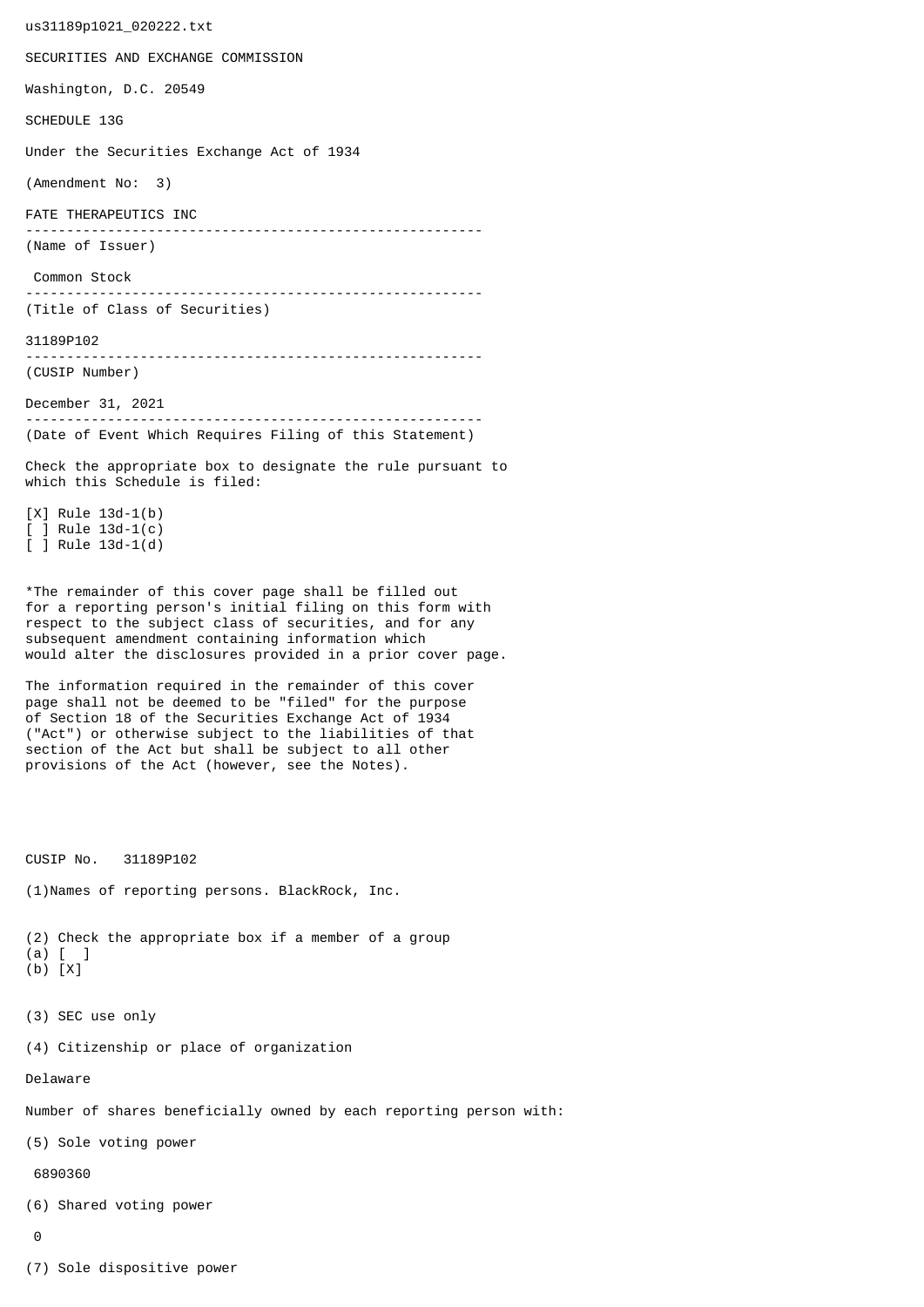```
 7060552
```

```
(8) Shared dispositive power
 \boldsymbol{\Theta}(9) Aggregate amount beneficially owned by each reporting person
  7060552
(10) Check if the aggregate amount in Row (9) excludes certain shares
(11) Percent of class represented by amount in Row 9
  7.4%
(12) Type of reporting person
HC
Item 1.
Item 1(a) Name of issuer:
           -----------------------------------------------------------------------
FATE THERAPEUTICS INC
Item 1(b) Address of issuer's principal executive offices:
-----------------------------------------------------------------------
12278 SCRIPPS SUMMIT DRIVE
SAN DIEGO CA 92131
Item 2.
2(a) Name of person filing:
               ----------------------------------------------------------------------
BlackRock, Inc.
2(b) Address or principal business office or, if none, residence:
 -----------------------------------------------------------------------
BlackRock, Inc.
55 East 52nd Street
New York, NY 10055
2(c) Citizenship:
                            --------------------------------------------------------------------
 See Item 4 of Cover Page
2(d) Title of class of securities:
                                       -------------------------------------------------------------------
 Common Stock
2(e) CUSIP No.:
See Cover Page
Item 3.
If this statement is filed pursuant to Rules 13d-1(b), or 13d-2(b) or (c),
check whether the person filing is a:
[ ] Broker or dealer registered under Section 15 of the Act;
[ ] Bank as defined in Section 3(a)(6) of the Act;
  ] Insurance company as defined in Section 3(a)(19) of the Act;
```
[ ] Investment company registered under Section 8 of the Investment Company Act of 1940; [ ] An investment adviser in accordance with Rule  $13d-1(b)(1)(ii)(E)$ ;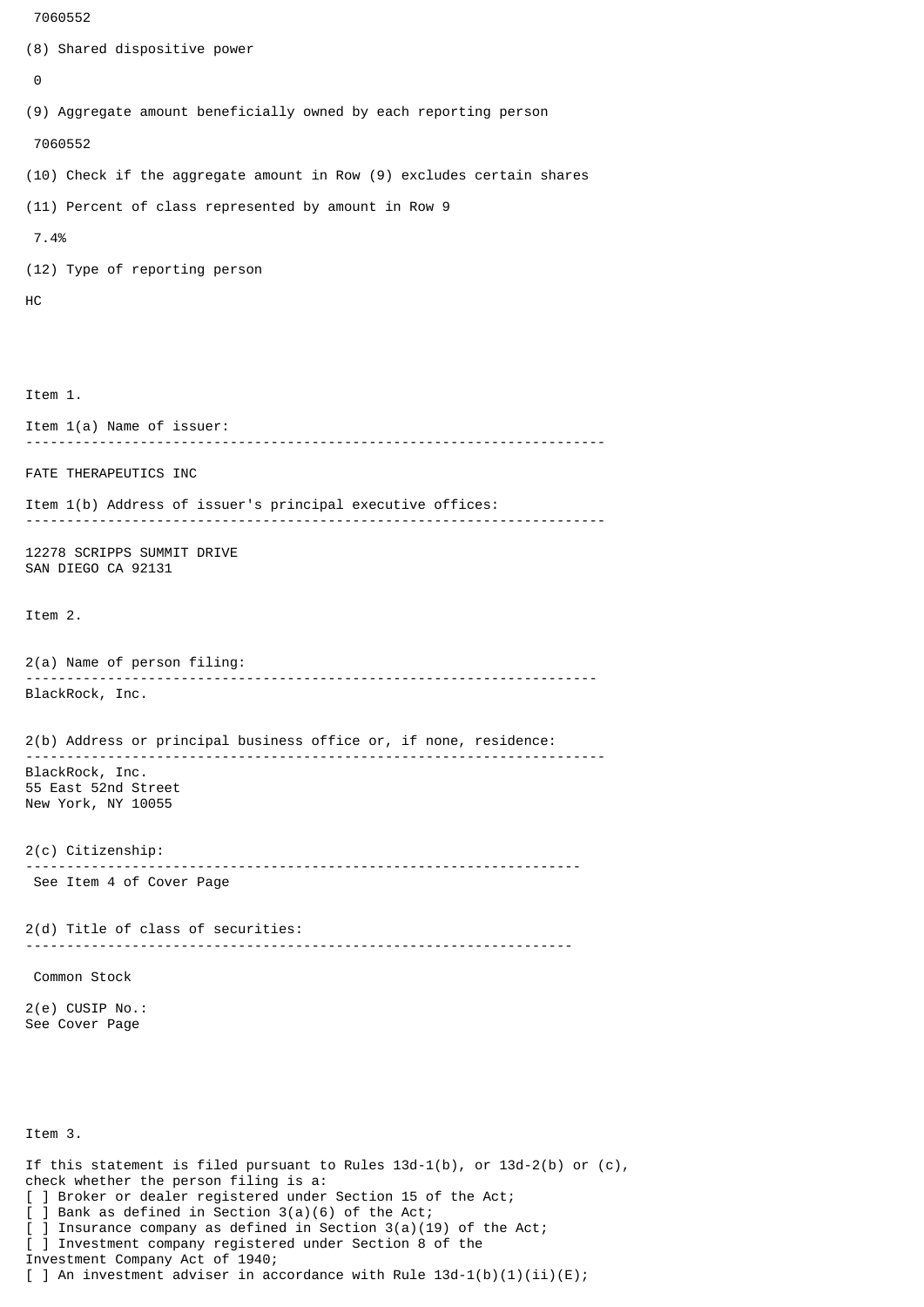[ ] An employee benefit plan or endowment fund in accordance with Rule  $13d-1(b)(1)(ii)(F);$ [X] A parent holding company or control person in accordance with Rule  $13d-1(b)(1)(ii)(G);$ [ ] A savings associations as defined in Section 3(b) of the Federal Deposit Insurance Act (12 U.S.C. 1813); [ ] A church plan that is excluded from the definition of an investment company under section  $3(c)(14)$  of the Investment Company Act of 1940; [ ] A non-U.S. institution in accordance with Rule  $240.13d-1(b)(1)(ii)(J);$  $\lceil$  ] Group, in accordance with Rule 240.13d-1(b)(1)(ii)(K). If filing as a non-U.S. institution in accordance with Rule  $240.13d-1(b)(1)(ii)(J)$ , please specify the type of institution: Item 4. Ownership Provide the following information regarding the aggregate number and percentage of the class of securities of the issuer identified in Item 1. Amount beneficially owned: 7060552 Percent of class 7.4% Number of shares as to which such person has: Sole power to vote or to direct the vote 6890360 Shared power to vote or to direct the vote  $\Theta$ Sole power to dispose or to direct the disposition of 7060552 Shared power to dispose or to direct the disposition of  $\Omega$ 

Item 5.

Ownership of 5 Percent or Less of a Class. If this statement is being filed to report the fact that as of the date hereof the reporting person has ceased to be the beneficial owner of more than 5 percent of the class of securities, check the following [ ].

Item 6. Ownership of More than 5 Percent on Behalf of Another Person

 If any other person is known to have the right to receive or the power to direct the receipt of dividends from, or the proceeds from the sale of, such securities, a statement to that effect should be included in response to this item and, if such interest relates to more than 5 percent of the class, such person should be identified. A listing of the shareholders of an investment company registered under the Investment Company Act of 1940 or the beneficiaries of employee benefit plan, pension fund or endowment fund is not required.

 Various persons have the right to receive or the power to direct the receipt of dividends from, or the proceeds from the sale of the common stock of FATE THERAPEUTICS INC. No one person's interest in the common stock of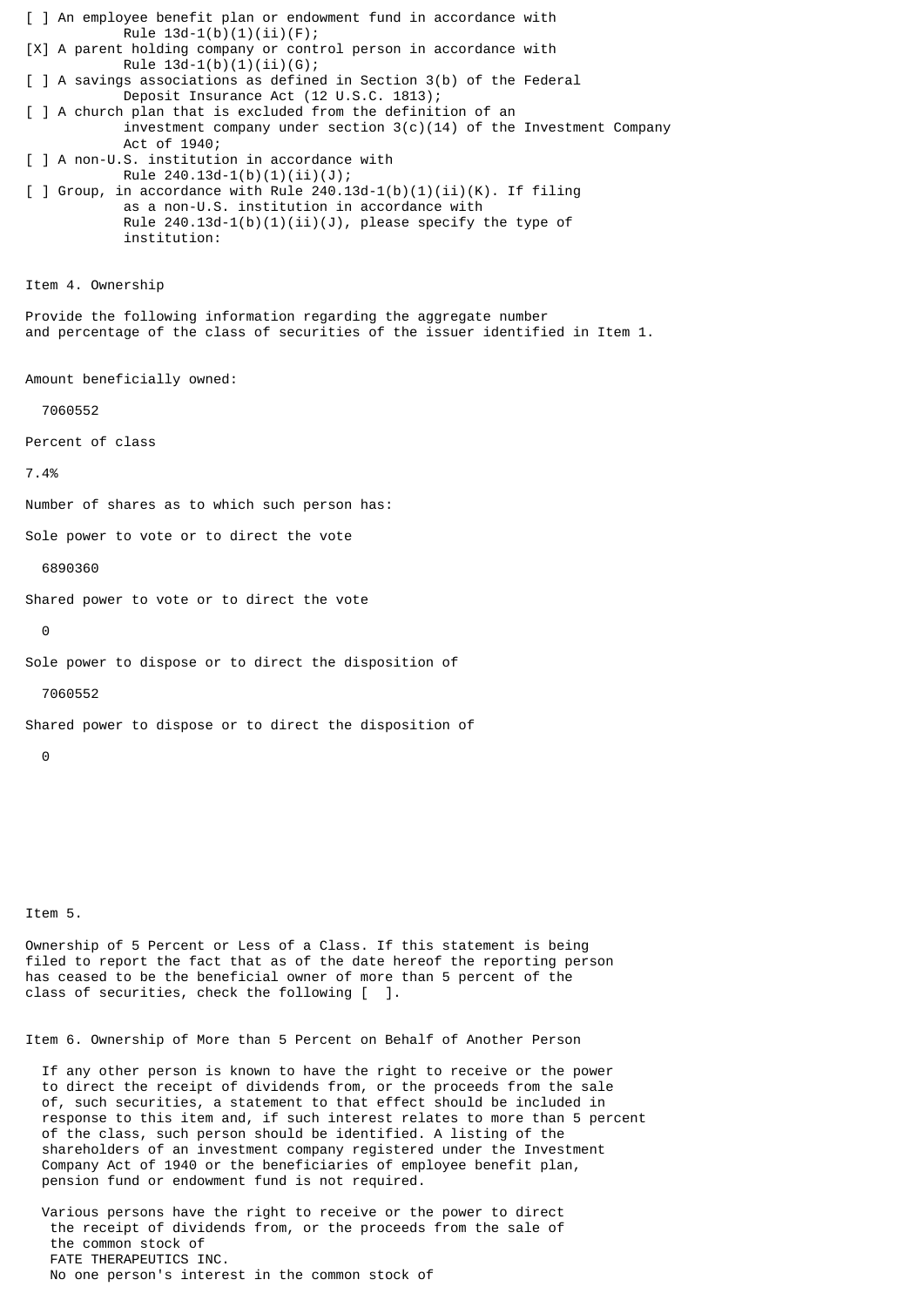FATE THERAPEUTICS INC is more than five percent of the total outstanding common shares.

Item 7. Identification and Classification of the Subsidiary Which Acquired the Security Being Reported on by the Parent Holding Company or Control Person.

See Exhibit A

Item 8. Identification and Classification of Members of the Group

If a group has filed this schedule pursuant to Rule  $13d-1(b)(ii)(J)$ , so indicate under Item 3(j) and attach an exhibit stating the identity and Item 3 classification of each member of the group. If a group has filed this schedule pursuant to Rule  $13d-1(c)$  or Rule  $13d-1(d)$ , attach an exhibit stating the identity of each member of the group.

## Item 9. Notice of Dissolution of Group

Notice of dissolution of a group may be furnished as an exhibit stating the date of the dissolution and that all further filings with respect to transactions in the security reported on will be filed, if required, by members of the group, in their individual capacity.

See Item 5.

Item 10. Certifications By signing below I certify that, to the best of my knowledge and belief, the securities referred to above were acquired and are held in the ordinary course of business and were not acquired and are not held for the purpose of or with the effect of changing or influencing the control of the issuer of the securities and were not acquired and are not held in connection with or as a participant

in any transaction having that purpose or effect.

Signature.

After reasonable inquiry and to the best of my knowledge and belief, I certify that the information set forth in this statement is true, complete and correct.

Dated: February 2, 2022 BlackRock, Inc.

Signature: Spencer Fleming

-------------------------------------------

Name/Title Attorney-In-Fact

The original statement shall be signed by each person on whose behalf the statement is filed or his authorized representative. If the statement is signed on behalf of a person by his authorized representative other than an executive officer or general partner of the filing person, evidence of the representative's authority to sign on behalf of such person shall be filed with the statement, provided, however, that a power of attorney for this purpose which is already on file with the Commission may be incorporated by reference. The name and any title of each person who signs the statement shall be typed or printed beneath his signature.

Attention: Intentional misstatements or omissions of fact constitute Federal criminal violations (see 18 U.S.C. 1001).

Exhibit A